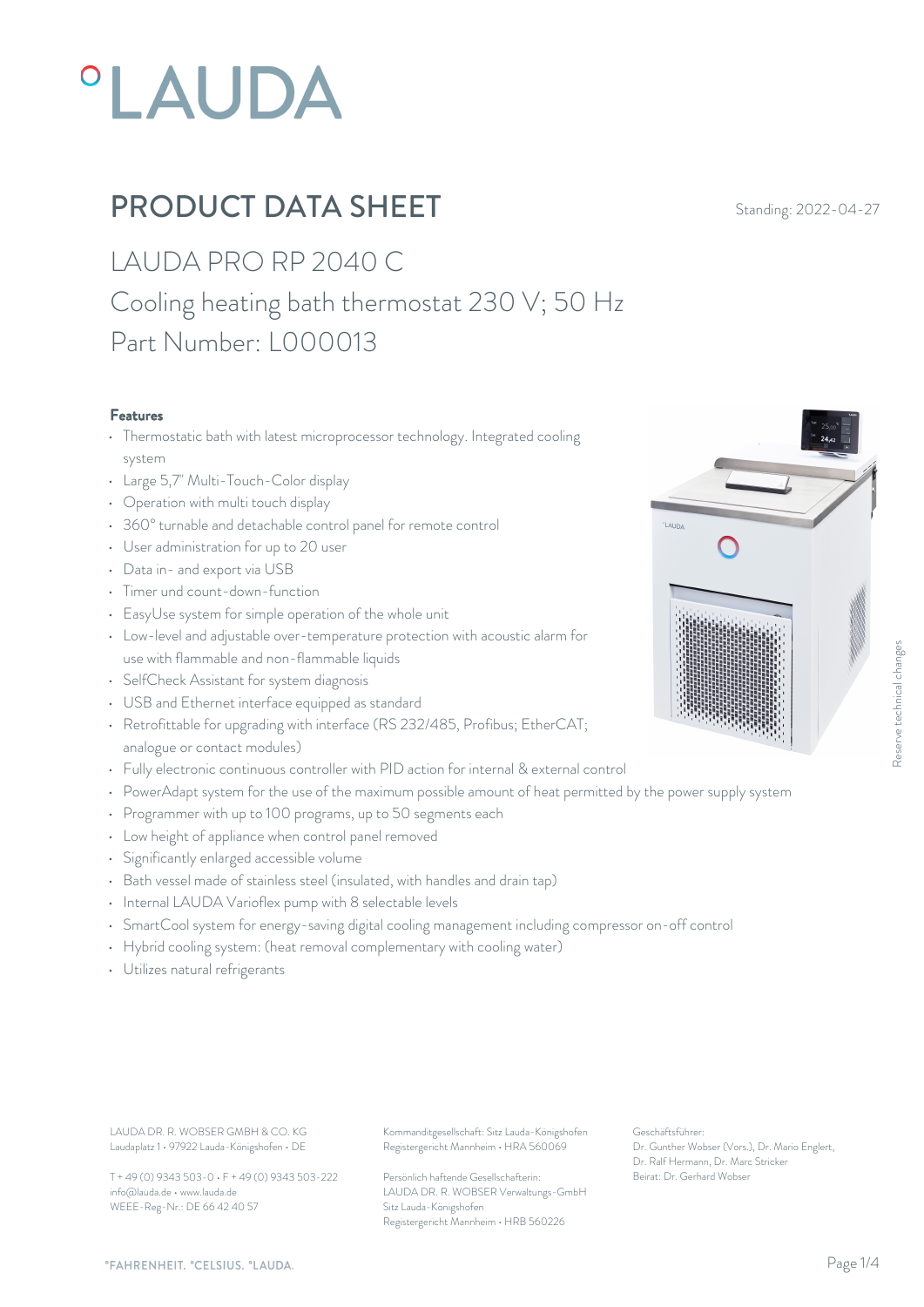

### PRODUCT DATA SHEET Standing: 2022-04-27

 $200\text{ °C}$ 

LAUDA PRO RP 2040 C Cooling heating bath thermostat 230 V; 50 Hz Part Number: L000013



Working temperature min. -40 °C 200 °C



Working temperature max.

#### Technical Features (according to DIN 12876)

| $\frac{1}{2}$ commodial catalog (according to $\frac{1}{2}$ in $\frac{1}{2}$ in $\frac{1}{2}$ |                                                                                        |                                                                                                           |  |
|-----------------------------------------------------------------------------------------------|----------------------------------------------------------------------------------------|-----------------------------------------------------------------------------------------------------------|--|
| Working temperature range                                                                     | $-40200 °C$                                                                            |                                                                                                           |  |
| Operating temperature range                                                                   | $-40200 °C$                                                                            |                                                                                                           |  |
| Ambient temperature range                                                                     | 540 °C                                                                                 |                                                                                                           |  |
| Temperature stability                                                                         | $0.01 \pm K$                                                                           |                                                                                                           |  |
| Heater power max.                                                                             | 3.6 kW                                                                                 |                                                                                                           |  |
| Power consumption max.                                                                        | 3.7 kW                                                                                 |                                                                                                           |  |
| Current max.                                                                                  | 16 A                                                                                   |                                                                                                           |  |
| Size of bath $(W \times D \times H)$                                                          |                                                                                        | 300 x 290 x 200 mm<br>12.5 / 21.0 L                                                                       |  |
| Bath volume min. / max.                                                                       |                                                                                        |                                                                                                           |  |
| Overall dimensions (WxDxH)                                                                    |                                                                                        | 400 x 565 x 730 mm                                                                                        |  |
| Weight                                                                                        |                                                                                        | 52 kg<br>R-290 (GWP 3); 0.099 kg; 0.0 t CO2-eq<br>230 V; 50 Hz<br>Power cord with angled plug (CEE7/7)    |  |
| Refrigerant stage 1                                                                           |                                                                                        |                                                                                                           |  |
| Power supply                                                                                  |                                                                                        |                                                                                                           |  |
| Power plug                                                                                    |                                                                                        |                                                                                                           |  |
|                                                                                               |                                                                                        |                                                                                                           |  |
| LAUDA DR. R. WOBSER GMBH & CO. KG<br>Laudaplatz 1 · 97922 Lauda-Königshofen · DE              | Kommanditgesellschaft: Sitz Lauda-Königshofen<br>Registergericht Mannheim · HRA 560069 | Geschäftsführer:<br>Dr. Gunther Wobser (Vors.), Dr. Mario Englert,<br>Dr. Ralf Hermann, Dr. Marc Stricker |  |

T + 49 (0) 9343 503-0 • F + 49 (0) 9343 503-222 info@lauda.de • www.lauda.de WEEE-Reg-Nr.: DE 66 42 40 57

> Persönlich haftende Gesellschafterin: Beirat: Dr. Gerhard Wobse LAUDA DR. R. WOBSER Verwaltungs-GmbH Sitz Lauda-Königshofen Registergericht Mannheim • HRB 560226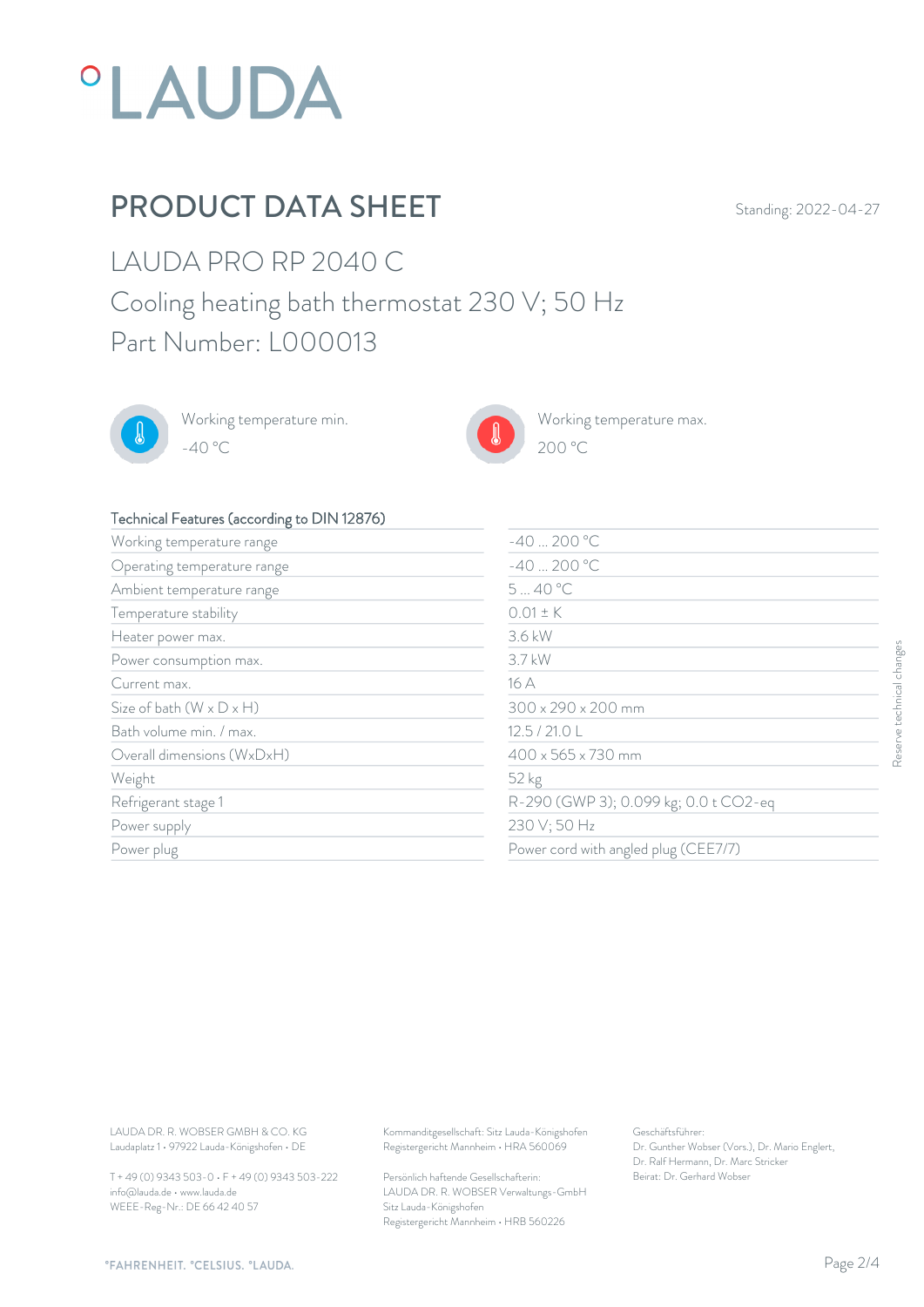

# PRODUCT DATA SHEET Standing: 2022-04-27

### LAUDA PRO RP 2040 C Cooling heating bath thermostat 230 V; 50 Hz Part Number: L000013

| Temperature                      | Pump stage     | Heat transfer liquid | Cooling Capacity 50 Hz |     |
|----------------------------------|----------------|----------------------|------------------------|-----|
| 20 °C                            | 8              | Ethanol              | 0.8 kW                 |     |
| 10 °C                            | $\,8\,$        | Ethanol              | 0.8 kW                 |     |
| $\mathrm{O}\ ^{\circ}\mathrm{C}$ | $\,8\,$        | Ethanol              | 0.8 kW                 |     |
| $-10\text{ °C}$                  | 8              | Ethanol              | 0.6 kW                 |     |
| $-20 °C$                         | $\overline{4}$ | Ethanol              | $0.4$ kW               |     |
| $-30 °C$                         | $\overline{4}$ | Ethanol              | 0.19 kW                |     |
| $-35 °C$                         | $\overline{4}$ | Ethanol              | 0.11 kW                |     |
| $-40 °C$                         | $\overline{4}$ | Ethanol              | 0.06 kW                | ges |
|                                  |                |                      |                        | ÷   |

#### Standard accessories

- 1 Bath cover
- 2 nipples 10 mm with screw cap G3/8 for cooling water

Laudaplatz 1 • 97922 Lauda-Königshofen • DE

T + 49 (0) 9343 503-0 • F + 49 (0) 9343 503-222 info@lauda.de • www.lauda.de WEEE-Reg-Nr.: DE 66 42 40 57

LAUDA DR. R. WOBSER GMBH & CO. KG Kommanditgesellschaft: Sitz Lauda-Königshofen Geschäftsführer: Registergericht Mannheim • HRA 560069

> Persönlich haftende Gesellschafterin: Beirat: Dr. Gerhard Wobse LAUDA DR. R. WOBSER Verwaltungs-GmbH Sitz Lauda-Königshofen Registergericht Mannheim • HRB 560226

Geschäftsführer: Dr. Gunther Wobser (Vors.), Dr. Mario Englert, Dr. Ralf Hermann, Dr. Marc Stricker Beschäftsführer:<br>Beischäftsführer:<br>Dr. Gunther Wobser (Vors.), Dr. Mario Englert,<br>Dr. Ralf Hermann, Dr. Marc Stricker<br>Beirat: Dr. Gerhard Wobser